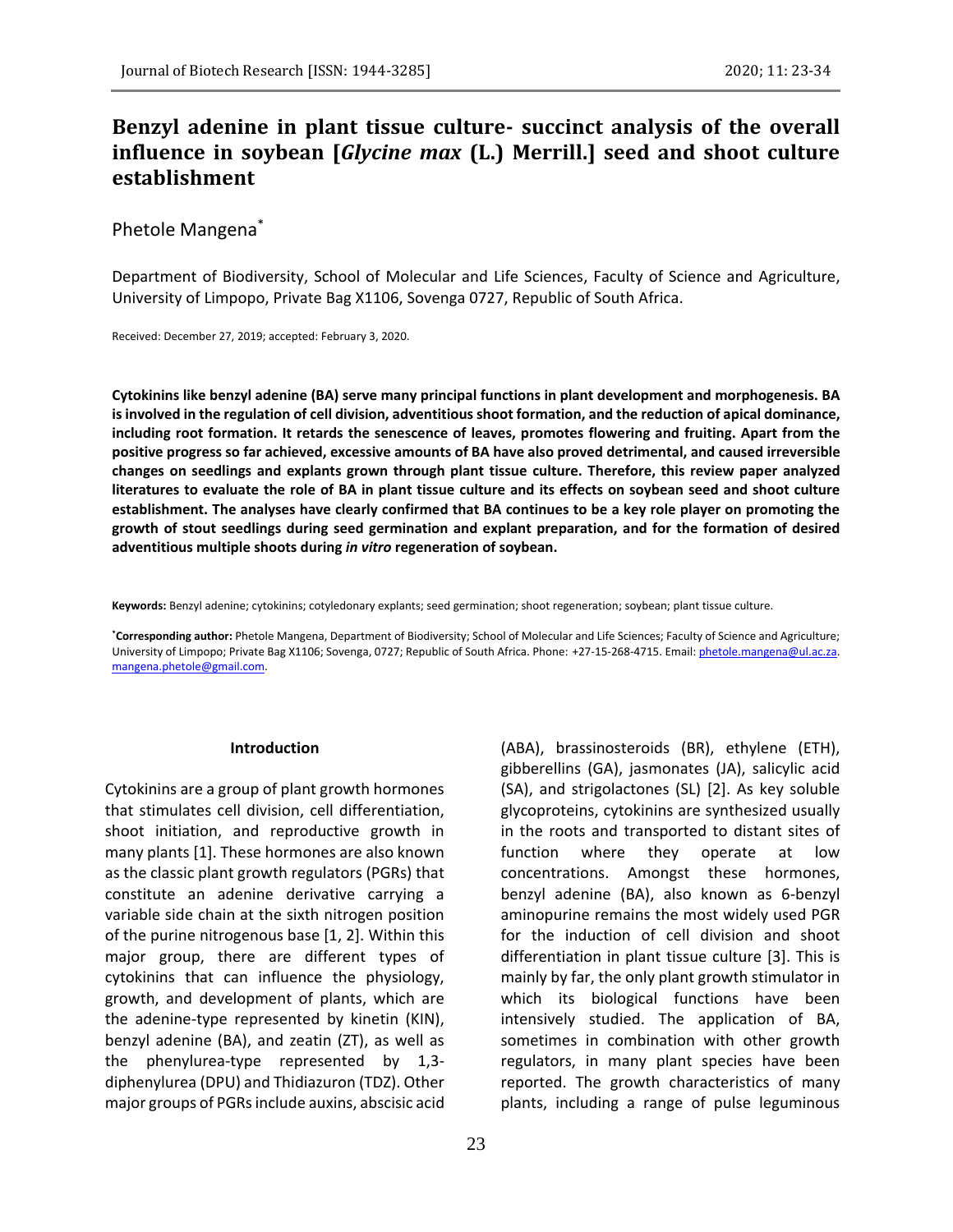species like cowpea, chickpeas, dry bean, and soybean were also reported to be influenced by BA [4].

In soybean [*Glycine max* (L.) Merrill.], the role of BA on seed germination, callus and shoot regeneration has been broadly explored. Such investigations are necessary, because soybean offers high quality and quantity of proteins (41 %), oil (24 %), carbohydrates (35 %), unsaturated fats (81 %), has no cholesterol, and remains one of the most important leguminous crops grown in the tropical and subtropical regions all over the world [5, 6]. Soybean is considered the first most important oilseed crop amongst the entire group of legumes, and one of the best amidst the grain food crops [6]. Many researchers have reported the efficient use of BA in order to optimally establish soybean regeneration system, especially to serve as a prerequisite protocol for soybean genetic transformation. For example, Begum *et al*. [7] reported *in vitro* plant regeneration in soybean variety BARI-5 using both direct and indirect organogenesis from Murashige and Skoog (MS) [8] medium supplemented with different concentrations of BA. Raza *et al*. [9] also reported the production of adventitious shoots that ranged between 2.6- 10.5 shoots per explant, with 50-100% regeneration rate, using half split hypocotyl and cotyledonary explants among all tested genotypes, in MS medium containing 1.67 mg/L BA in soybean. Other related studies that achieved key insights into the use of BA and other cytokinins in soybean regeneration include those of Paz *et al*. [10], Ma and Wu [11], Phat *et al*. [12], Liu *et al*. [13], and Mangena and Mokwala [14].

However, as indicated by Savelieva *et al*. [3], PGRs including BA, are not perfect plant growth stimulators, since they also exert several negative effects upon plant materials subcultured on culture medium containing these hormones for direct and indirect establishment of *in vitro* seed and shoot cultures. Therefore, the aim of this review was to provide a succinct assessment of the effects that BA has on *in vitro* seed germination and shoot regeneration in

soybean. Primarily, the objective of this study was to evaluate the literatures and various data sources in order to highlight the plant tissue culture barriers and benefits of using BA. Furthermore, emphasizing the lack of attention that still need to be given to the application of this plant growth regulator in developing fertile plants that show tolerance or resistance to biotic and abiotic stress. Although, this hormone remains one of the most successfully used and reported PGR, either alone or in combination with other growth regulators (cytokinins, gibberellins or auxins), its role on soybean growth and culture establishment still need to be interrogated, especially during seed germination and shoot induction.

#### **Cytokinin structure and benzyl adenine (BA)**

Many types of *in vitro* cultures have become popular since 1904 following Hannig's developed protocol for embryo culture establishment using species of *Brassicaceae*, also known as Cruciferae. Then, a German plant physiologist, Haberlandt, presumed the presence of plant hormones from potato tubers in 1913. Later, between 1940s and 1950s, various plant tissue culture techniques were invented using a variety of supplements like coconut milk and yeast extract. These substances were also given as supplements to establish callus culture of carrot and tobacco roots. Subsequently, this led to the discovery of a potent diffusible substance that was named kinetin. This diffusible potent substance was observed to promote cell division of tobacco pith explants [1, 15]. A number of naturally occurring and synthetic growth stimulators were then later discovered. These metabolites, currently known as cytokinins, are structurally similar and are derived from  $N^6$ substitued adenine derivatives belonging to a class of hormones capable of influencing plant growth and development. Some examples of such compounds, including BA cytokinin, are illustrated on Figure 1. They originate from the interconvertible pool of free bases, nucleotides, nucleoside, glycosides, and other reduced forms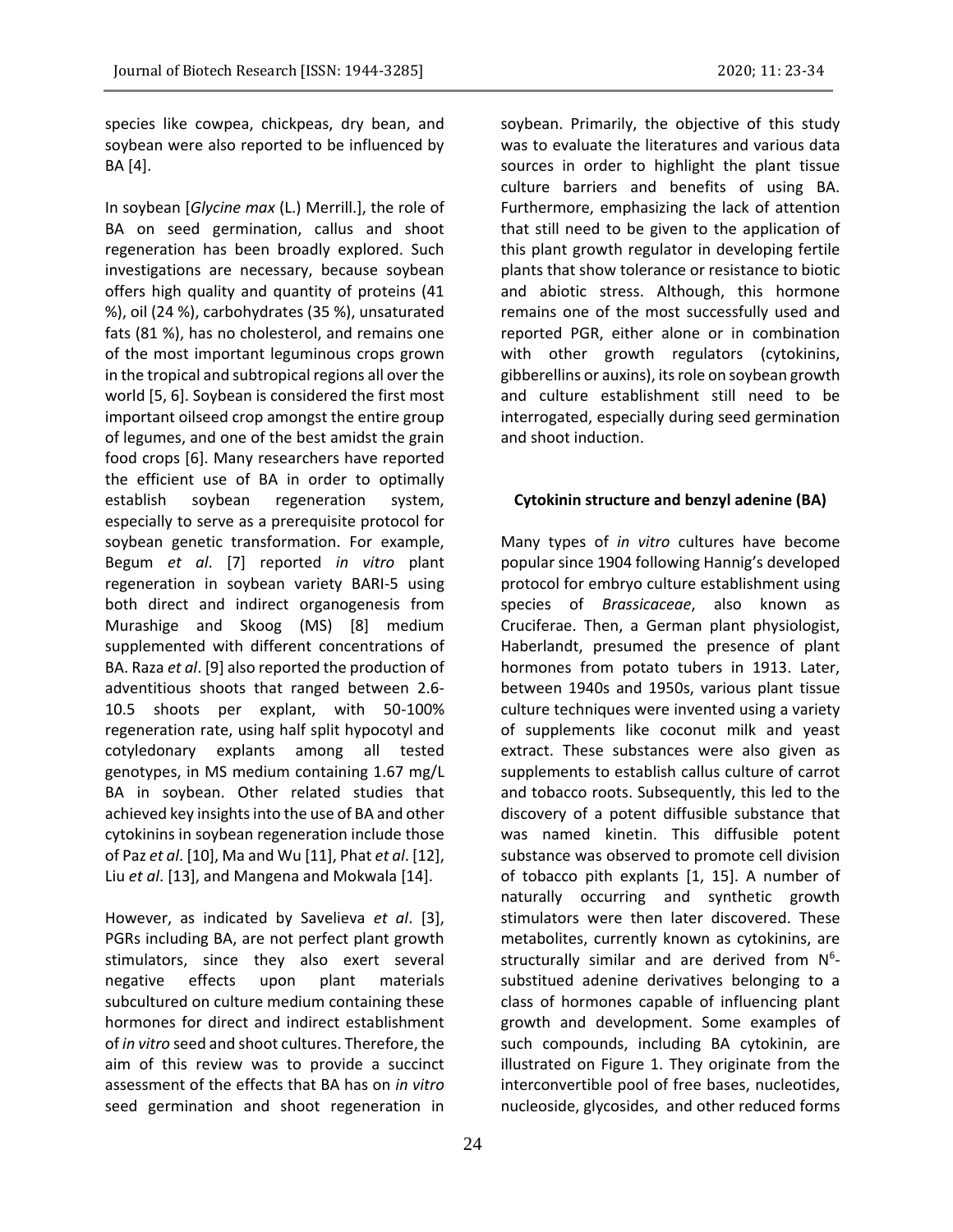

Figure 1. Structural formulae of the commonly used cytokinins: (a) kinetin; (b) Zeatin; (c) 2-isopentenyladenine, and (d) benzyl adenine. Designated abbreviations KIN (kinetin), ZT (zeatin), 2-iP (2-isopentenyladenine), and BA (benzyl adenine) are provided as described by Kaminek *et al*. [18] with slight modification for Zeatin. The  $N^6$  position on BA purine ring is indicated with a dashed circle.

of organic compounds found in the cell protoplasts [16]. These compounds were further discovered because they proved to have a definite role to play in plant tissue culture and are continuously used to achieve desired *in vivo* or *in vitro* culture results of enormous importance for forestry, agriculture, and horticulture.

BA is one of the well-known cytokinins, which serves as a natural or synthetic plant hormone that induces cell division and often adventitious shoot buds. It achieves these meanwhile causing inhibition of adventitious root formation and reduction in apical dominance. However, the reduction in apical dominance usually promotes axillary shoot formation [17]. This hormone and its associate conjugates have long showed commitment to shoot organogenesis. Auer and Cohen [16] investigated the patterns of BA uptake and metabolism during shoot organogenesis in relation to the developmental

commitment for shoot production. The study showed that BA is rapidly converted to a variety of conjugates including benzyladenosine-5 monophasphate, bezyladenosine-5-diphosphate, and benzyladenosine-5-triphosphate that contribute to a pool of BA metabolites required for shoot organogenesis and cell growths. Two *Petunia* lines MD1 and St40 contained 25% and 39% of these compounds, respectively, which were associated with early commitment to 100% shoot formation (between 6 and 10 d of exposure to BA) [16]. The biological role of BA is attributed to the presence of a ribose sugar attached to the 9<sup>th</sup> nitrogen of the purine ring (riboside) or ribose moiety containing a phosphate group (ribotide). However, recent reports indicated that, the existing structural differences in their forms affect the biological activity and functions of the growth regulators. This case remains the same for the *cis* or *trans* structural forms of zeatin, which is another type of cytokinin, although the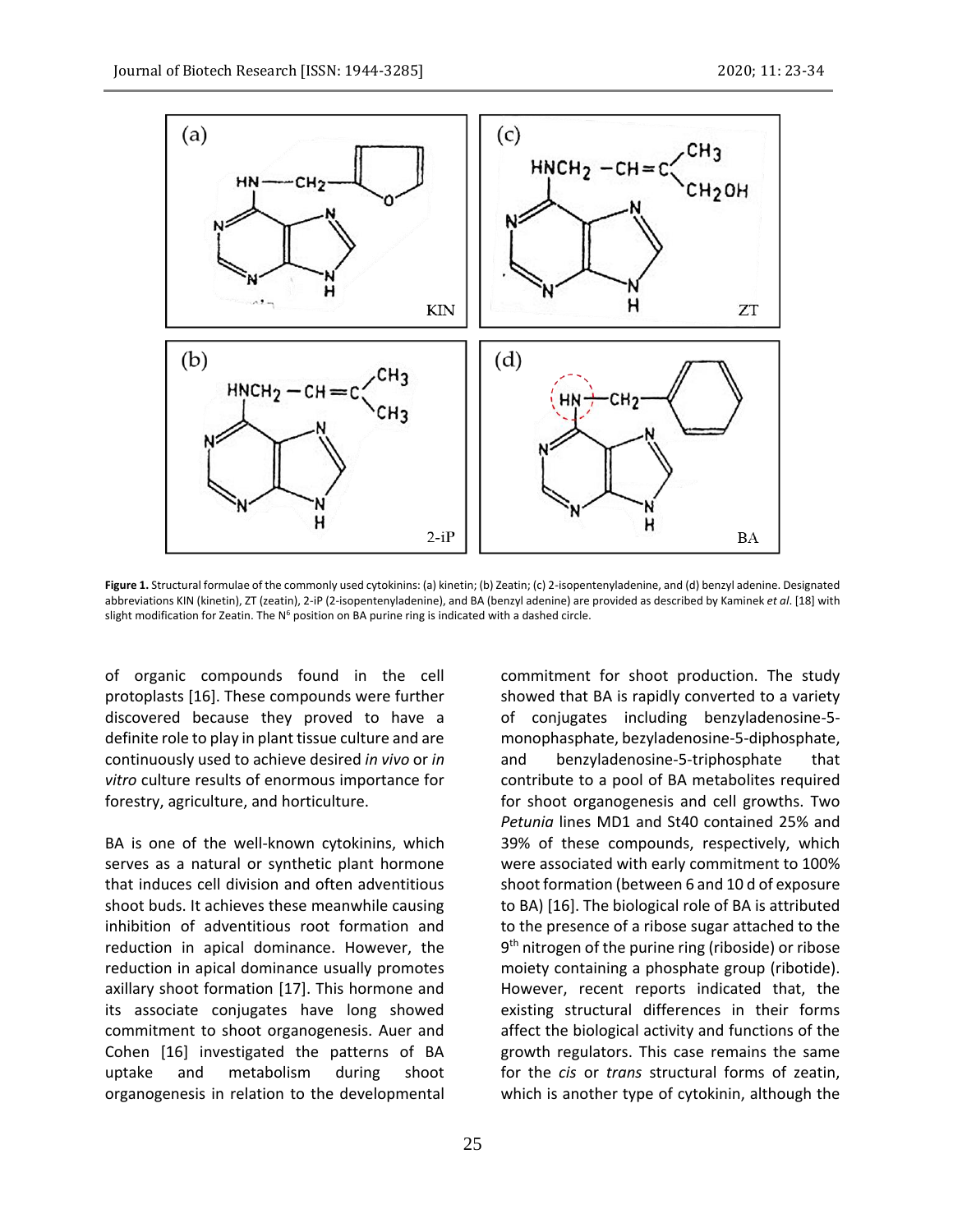precise role of the various existing forms remains unclear [18, 19].

### **Biological functions and potency of BA in plant tissue culture**

The use of BA in plant tissue culture was first reported more than five decades ago. Amongst the reported studies, Sachs and Thimann [20] reported the stimulatory effect of this plant hormone on axillary bud formation in peas. In another study, Black and Osborne [21] reported that BA, especially in combination with indole-3 acetic acid (IAA), has caused increased upward movement of nutrients towards the stimulation of axillary shoot growths, also in peas. Recently, Han *et al*. [22] achieved a regeneration efficiency of about 80.6% from cotyledonary explants of *Lagenaria siceraria* using culture medium containing BA. Aygun and Dumanoglu [23] achieved over 80% of shoot proliferation per explant on MS medium containing 9.0 µM BA and 0.5 µM IAA. This was established from shoot-tip culture of *Pyrus elaeagrifolia* Pallas. In addition, the shoot tips of *Gardenia jasminoides* Ellis were also successfully propagated using B5 agar medium supplemented with the various concentrations of BA (0, 2.5, 5, 7.5, and 10 mg/L). These outcomes clearly display how BA has been and continues to be used in eliciting plant growth and developmental responses in major and economic plant species, including findings that were also made in legumes.

Both naturally and synthetic occurring BA hormones have been discovered as very influential compounds, owing their effective biological activity and potency to the widely abundant and free N<sup>6</sup>-substituted adenine conjugates. The metabolic and proliferative effects of free cellular endogenous and exogenously applied conjugates have been well established. Conjugates' role in plant tissue culture involving tissue proliferation and cellular expansion activities have been established, particularly on how BA regulates the ratio between shoot and root growths, how it retards

tissue senescence as well as chlorophyll degradation. Commonly, a myriad of studies has showed that BA, especially in combination with any other cytokinins or auxins, can be used to achieve routine regeneration of fertile plants even in recalcitrant legumes, like soybean. Somatic embryogenesis, adventitious bud formation, callus induction, shoot induction, plant regeneration etc. under various culture systems involving BA were reported in Table 1. For example, somatic embryos were derived from immature cotyledonary explants using soybean cultivar BRAGG, IAS-5, and RS-7 [24]. *In vitro* seed germination and multiple shoot bud developments were also reported using a basal culture medium conditioned with BA. This report showed that 5-50  $\mu$ M BA was used for seed germination and seedling production for use as a source of cotyledonary explants. Meanwhile, to stimulate shoot bud proliferation the medium was supplemented with 10-50 µM BA [25]. These studies showed successful recovery of whole fertile plants. However, organogenic variations in terms of the number of shoots emanated from the different concentrations of BA used, which were sometimes combined with other plant hormones.

### **Effect of BA on in vitro regeneration of soybean**

Legumes like soybean remain recalcitrant and difficult to regenerate *in vitro*. As such, researchers continue to explore a range of potential totipotent tissue explants (mature/immature embryos, whole cotyledons, epicotyls, nodal, leaf tissues, etc.) in addition to the varied hormonal combinations and basal media in order to establish a routine protocol required for efficient *in vitro* regeneration of plants. The already existing regeneration protocols involve laborious multi-step manipulations [11] and are time consuming. Although some protocols appear highly rapid, with simplified clearly outlined procedures for *in vitro* and *ex vitro* shoot developments using diverse types of explants (Table 1), challenges still exist, particularly attributed to the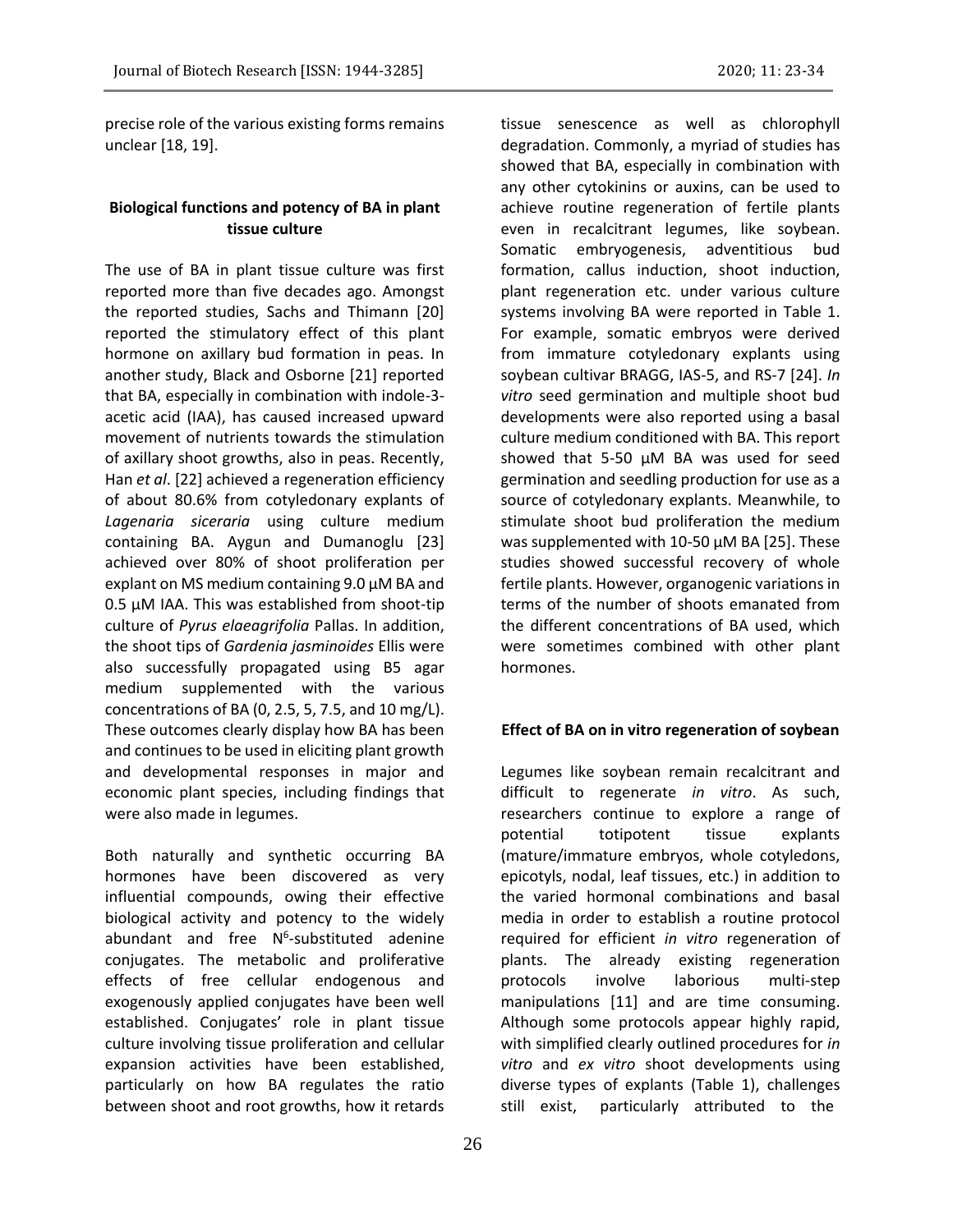| <b>Established culture</b>              | <b>Explant tissue type</b>                                          | <b>Medium type</b>         | Reference              |
|-----------------------------------------|---------------------------------------------------------------------|----------------------------|------------------------|
| Induction of shoot buds                 | Cotyledonary nodes                                                  | <b>MS</b>                  | Cheng et al. [25]      |
| Callus culture via embryo organogenesis | Seed embryo                                                         | <b>MS</b>                  | Barwale et al. [26]    |
| Plant regeneration                      | Leaf tissues                                                        | MS, SH, and $B_5$          | Wright et al. [27]     |
| Shoot initiation and proliferation      | Epicotyl tissues                                                    | MS                         | Wright et al. [28]     |
| Adventitious shoot development          | Cotyledons                                                          | <b>MS</b>                  | Mante et al. [29]      |
| Plant regeneration                      | Half-seed                                                           | MS.                        | Paz et al. [10]        |
| Plant regeneration                      | Whole cotyledonary node explant                                     | MSB <sub>5</sub>           | Ma and Wu [11]         |
| Plant regeneration                      | Cotyledons, cotyledonary node,<br>hypocotyls, and roots             | <b>MS</b>                  | Phat et al. [12]       |
| Multiple shoot induction                | Single and double coty-nodes                                        | <b>MS</b>                  | Mangena et al. [6]     |
| Embryogenic regeneration                | <b>Hypocotyls</b>                                                   | <b>MS</b>                  | Liu <i>et al.</i> [13] |
| Callus and embryo culture               | Shoot tips and cotyledonary nodal<br>segments                       | <b>MS</b>                  | Islam et al. [30]      |
| Plant regeneration                      | Half split hypocotyls, complete<br>hypocotyl, and cotyledonary node | B <sub>5</sub>             | Raza et al. [9]        |
| In vitro micropropagation               | Cotyledonary nodal segments                                         | MS and half<br>strength MS | Begum et al. [7]       |

**Table 1.** Examples of citations on the use of BA during *in vitro* plant tissue culture in soybean [*Glycine max* (L.) Merr.] from earliest to current developments.

Note: Basal culture media compositions as indicated on the table are Murashige and Skoog (MS), Schenk and Hildebrandt (SH), Gamborg's B<sub>5</sub> (B<sub>5</sub>).

inefficiencies caused by the chosen amounts of PGRs. Pierik [17] highlighted that using too high or too low concentrations of PGRs could result in complete failure of the targeted culture establishment. Meanwhile, average amounts of hormones supplemented onto the culture media may not achieve the desired results, like vigorous embryogenesis, callus induction, shoot initiation or root growths. Thus, the sections below examine the inhibitory effects of BA on seed germination and plant regeneration during *in vitro* culture of soybean.

### **(1) Effect of BA on soybean seed culture establishment**

In previous researches, it was indicated that there are abundant unidentified endogenous cytokinin conjugates observed in tissue extracts from many plant spp., including *Pertunia* leaf explants as previously discussed by Auer and Cohen [16]. Despite these observations, many studies have consistently reported on the positive influences that exogenously applied BA has on germination and shoot culture development. Almost all reports rarely establish the effects of endogenous BA levels or its negative consequences on germination.

However, BA is known to stimulate shoot growth while inhibiting root development. These are some of the negative consequences that this hormone has on seed culture establishment. Mangena *et al*. [6] demonstrated this when soybean seeds were germinated on MS medium containing varied concentrations of BA (Figure 2). Findings indicated that BA inhibited radicle and lateral root development as expected (Figure 2a-2d). When these outcomes were analyzed, this study further showed that soybean seeds were not compatible with higher amounts of BA in a culture with or without being in combination with other growth regulators like kinetin or NAA [6, 30].

Such incompatibility was sustained and exacerbated when seeds were maintained subcultured on culture medium containing high BA levels for longer periods. As exemplified on Figure 2, prolonged subculture negatively affected the morphological and physiological quality of germinated seedlings. Soybean seedlings developed on medium containing 4.0 mg/L BA showed highly reduced or stunted epicotyls, and no developed primary root and lateral roots. Meanwhile, formation of callus cells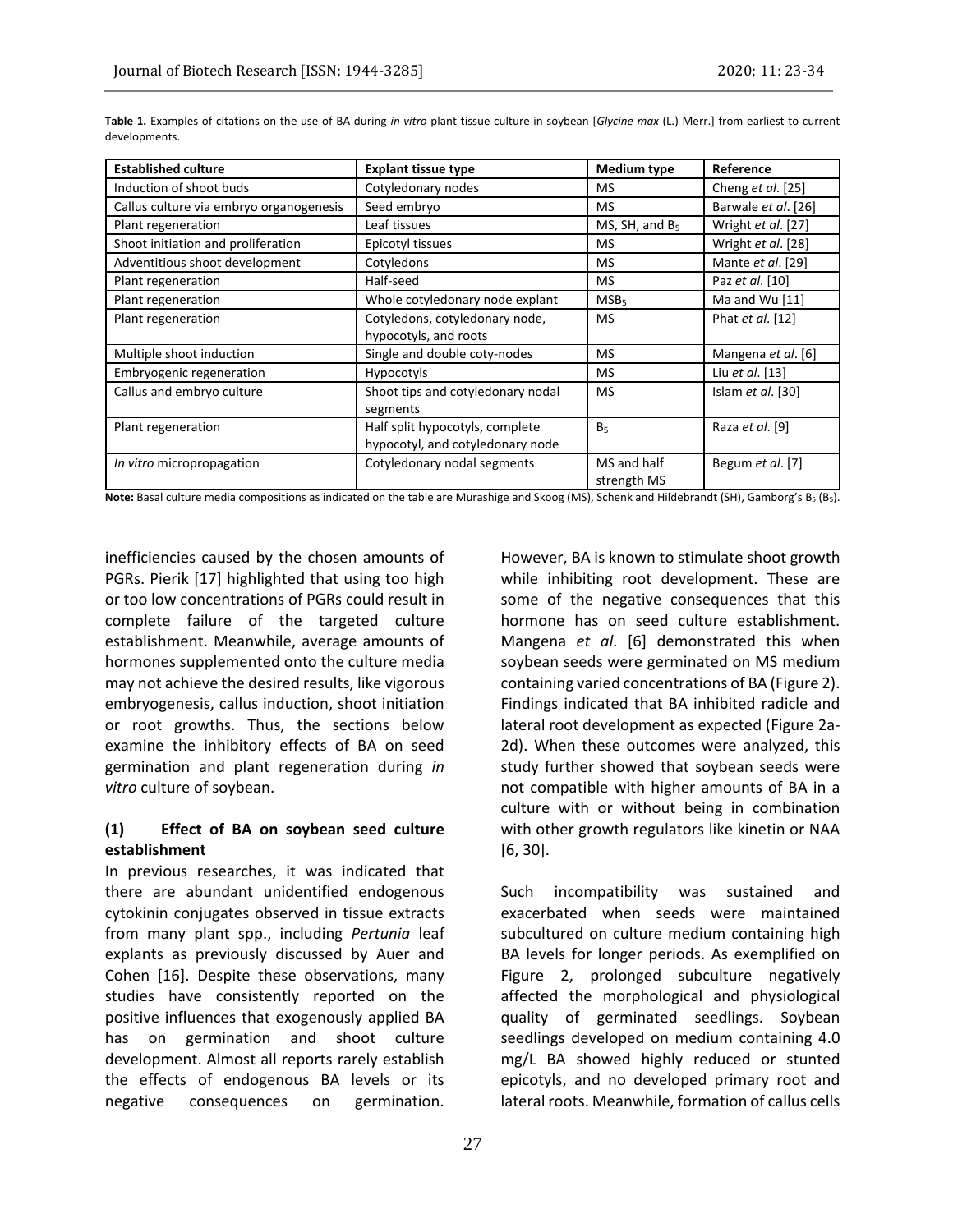

**Figure 2.** Morphological responses of soybean seedlings and shoots developed from MS medium supplemented with various levels of BA [6]. Seedling established from seeds germinated on medium containing increased amounts of BA (a: 3.0 mg/L, b: 4.0 mg/L) and decreased levels (c: 2.5 mg/L, d: 2.0 mg/L). Examples of adventitious shoots developed from cotyledonary node explants pre-inoculated on MS medium containing 3.0 mg/L (e), 4.0 mg/L (f), and 2.0 mg/L BA (g). Plantlets regenerated from BA modified shoot culture (h).

was rather formed at these hypocotyl bases (Figure 2a, 2b). Such similar observations were made by Cheng *et al*. [25] and Shan *et al*. [31]. Furthermore, Cheng *et al*. also showed that germination of soybean seeds in the presence of 10-50 µM BA did not only cause morphological differences among the developed seedlings but also stimulated multiple shoot bud formation. Shan *et al*. also reported significant differences in the growth and development of soybean seedlings established from seeds germinated on a medium containing BA. According to this study, seeds germinated on a culture medium supplemented with cytokinins germinated abnormally, while those germinated on hormone free MS medium were normal. The findings were consistent with Mangena *et al*.'s observation, whereby seedlings presented enlarged

cotyledons, thick and short hypocotyls. In addition, with the thick and short roots which were swollen at the end with callus, and without lateral roots [31]. However, the observed morphological differences as illustrated in Figure 2a-2c may be beneficial for the production of stout seedlings that are suitably required for use as explant source [14]. The findings indicate that BA has a key role in seed germination, and as the most commonly used PGR either alone or in combination with low concentration of other cytokinin or auxins.

### **(2) Effect of BA on soybean shoot induction and regeneration**

Other hormones, like TDZ were reported to efficiently induce multiple buds from cotyledonary node axillary meristems into shoots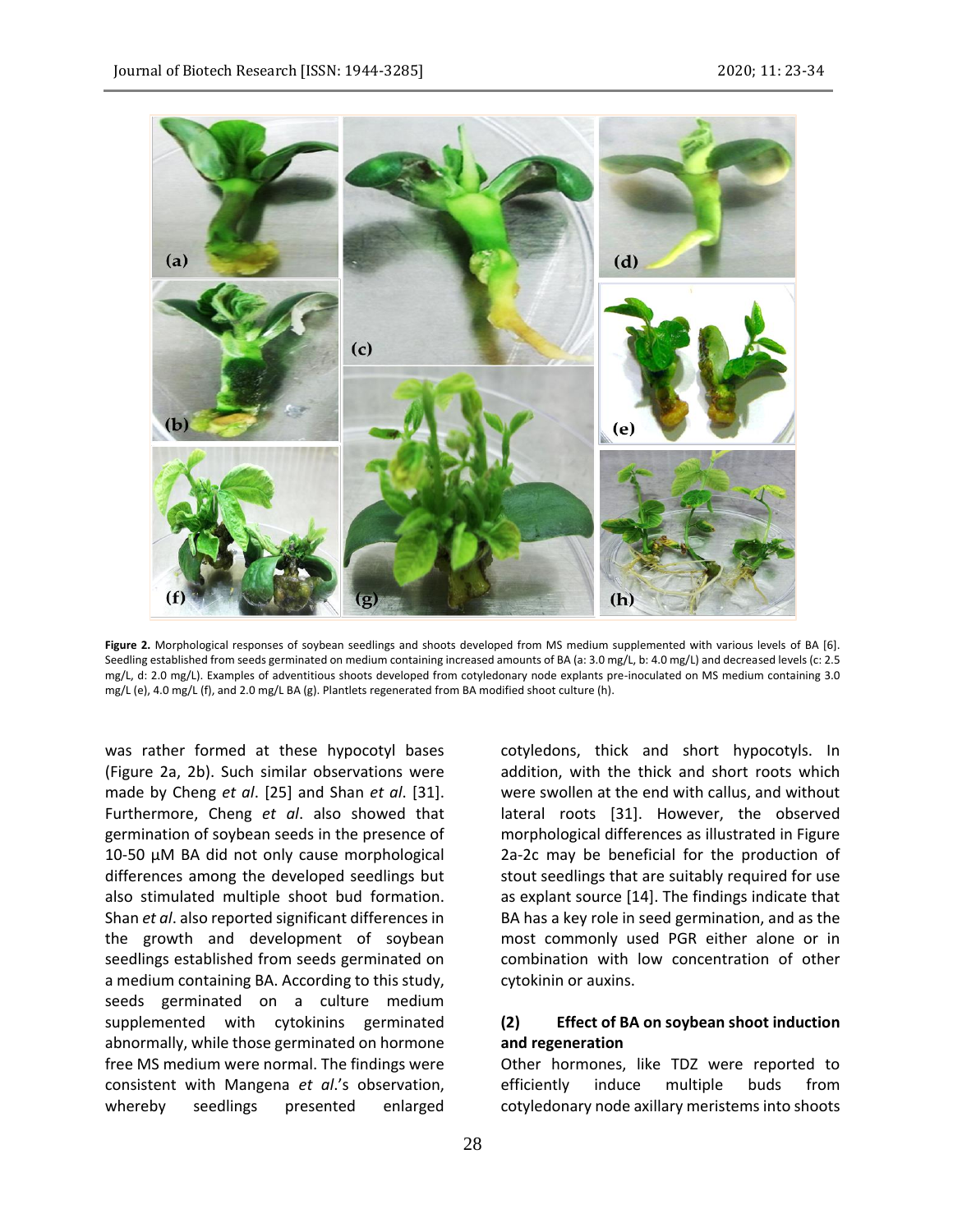in the presence of BA. The efficiency of shoot bud formation relied upon and was enhanced by supplementing the medium with BA. This follows reports by Sachs and Thimann [20], Ma and Wu [11], Paz *et al*. [10], Cheng *et al*. [25], and Islam *et al*. [30] who indicated that multiple shoot buds from cotyledonary nodes were successfully induced with the presence of BA. Moreover, findings were made that shoot induction and regeneration was improved when explants were transferred to MS medium with lesser amounts of BA. These studies have showed that BA remain widely used and has given better *in vitro* regeneration responses on soybean plantlets in comparison with any other kind of cytokinin or a hormone free medium, as well as culture medium supplemented with any other types of growth regulators. The stimulation of shoot buds remains a key role and function of BA. Early reports by Kimball *et al*. [32] showed that adventitious buds formation from soybean hypocotyl segments were successfully achieved with the use of BA in addition to other culture media additives. Although, in contrast, Yoshida [33] also reported a simple and efficient shoot induction system using 1 mm transversely cut hypocotyl sections on  $B_5$  medium supplemented with 2-10 µM concentration of TDZ, also in soybean. It is still widely reported that vigorous shoot inductions were achieved when TDZ was combined with BA as described by Shan *et al*. [31], as well as Cheng *et al*. [25].

Most researchers who have sought to improve and optimize soybean tissue culture have done this with BA unequivocally being one of the hormones. In other plant species, Distabanjong and Geneve [34] reported the highest number of shoots (7.8 to 9.8 shoots per explant) when cotyledonary node explants were subcultured on Driver and Kuniyaki Walnut (DKW) medium containing 10 or 15 µM BA in combination with 0.5 or 1.0  $\mu$ M TDZ for 20 days, than BA alone. Apart from the fact, this study used cotyledonary node explants from *in vitro* grown seedlings that showed high organogenic competencies or the shoots were formed from actively dividing cells located at the axillary bud region. This report also

specifically highlighted the positive impact of the combination of TDZ and BA on wounded explants from seedlings of various ages which successfully induced multiple adventitious shoots. This was the case, although explant age (5 to 10 days old, compared to 2 days old seedlings) had negatively affected the number of shoots formed as previously observed by Kim *et al*. [35] in soybean.

A range of multiple shoot numbers achieved by culturing seedlings derived explants on DKW medium supplemented with BA in combination with TDZ was effectively high as reported by Kim *et al*. [35]. Kim *et al*. [36] also reported axillary shoot proliferation of the three *Fraxinus pennsylvanica* Marsh clones on MSB<sup>5</sup> medium containing 5  $\mu$ M BA, 5  $\mu$ M TDZ, and 1  $\mu$ M IBA. BA alone or in combination with TDZ has efficiently improved multiple shoot induction and plantlets regeneration in soybean [6, 7, 10, 11, 13, 14]. Again, the efficacy of BA in regenerating multiple shoots was also demonstrated in other legumes by Polisetty *et al*. [37] in *Cicer arietinum* L., Malik and Saxena [38] in *Phaseolus acutifolius* A. *P. aureus* (L.) Wilczeck, *P. coccineus* L., and *P. wrightii* L., and Distabanjong and Geneve [34] in *Phaseolus vulgaris* L., *Pisum sativum*, *Vicia faba*, as well as *Cercis canadensis* L.

### **(3) Effect of BA on** *in vitro* **elongation and rooting of induced shoots**

For shoot elongation and rooting, individual shoots are normally separated and transferred to either a basal culture medium without PGRs or a culture containing gibberellins or auxins. The auxin and gibberellin hormones are preferably used exogenously because they have been found to promote shoot elongation and rooting. Auxins are required during plant tissue culture to promote cell extension, embryogenesis, swelling of tissues and cell division for callus formation, formation of adventitious roots, as well as inhibition of the formation of axillary shoots [8, 17]. However, the absolute and relative amounts of the different growth hormones (cytokinins /auxins/gibberellin) needed for use in a culture must be thoroughly determined to avoid the failure to attain intended cultures. But these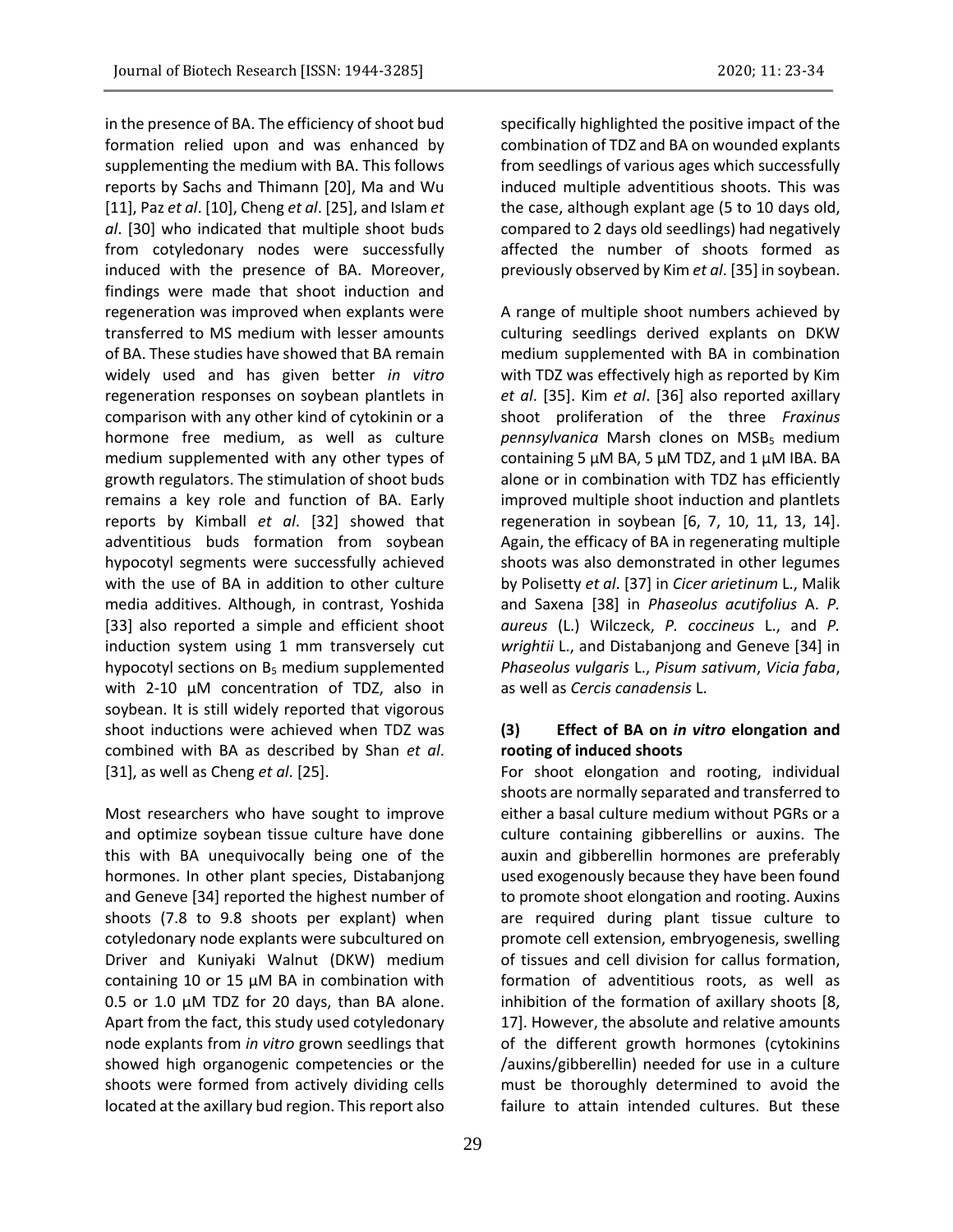compounds are usually required in smaller quantities to influence growth and development in *in vitro* tissue culture [39].

*In vitro* elongation and rooting of shoots induced on a culture media containing growth regulators may be affected by habituation. This is a phenomenon in which an *in vitro* culture that initially required a particular regulator for growth or organ formation no longer needs it, but instead becomes self-perpetuating. Christou [40] reported that habituation relative to auxins has been found to occur in many plants including *Nicotiana tabacum*, *Vitis vinifera*, *Helianthus annuus*, *Lilium longiflorum*, and *Zea mays* than encountered in cytokinins supplemented cultures. In soybean, it was reported that habituation can be induced rapidly, especially in callus tissues cultured for a longer period [40]. Another study by Kevers *et al*. [41] showed a loss of requirement of cultured plant cells for cytokinins. This report highlighted the cause of such autonomous growth to be attributed to either an increased biosynthesis of the growth substance, altered sensitivity of the cells, or the decrease in the degradation rate of the compound. Furthermore, many reports earlier speculated that habituated tissues accumulated higher amounts of auxins than cytokinins or gibberellins.

Gibberellins, however, remain well known for determining relative growth of *in vitro* cultured tissues by regulating the orientation of cortical microtubules, promoting their transverse alignment which enabled cell elongation [42]. Both gibberellins and cytokinins are still not confirmed to play a critical role in vigorously proliferating habituated plant tissues or having altered phenotype attributed to hormone imbalances than as reported for auxins. However, cytokinin-habituation was also gradually reported [39, 40], demonstrating that plant cells may become habituated based on organic compounds added on the culture media to support cell proliferation and regeneration. Furthermore, the induced effects could be reversible depending on the different level or

30

degree of habituation [41]. In soybean cells, habituation is commonly reported to have been caused by zeatin, thiamine and its precursors than BA [39, 43].

## **(4) Flexibility and acclimation of plantlets regenerated from BA supplemented medium**

It is widespread practice to vary the amounts of growth regulators to which plant tissues are exposed to *in vitro* in order to induce a desired morphogenesis. In addition, this may include decreasing the amounts of hormones used during *in vitro* elongation and rooting stages to avoid the formation of callus cells instead of cell expansion or inhibition of adventitious root formation. As indicated above, the inclusion of BA in this regard is rare, reduced to zero or used at very minimal quantities, and usually do not results in any significant morphological changes on the regenerated plantlets. Although it was indicated on section (3) above, both the duration and nature of the first and subsequent treatments may play a critical role in the regulation of further physiological processes and growth. So far, there are no apparent findings that attribute any efficient or inefficient flexible physiological adjustments and acclimatization to the pre-treatment of soybean explants or shoots with BA during shoot induction and regeneration stages.

George *et al*. [39] showed that morphogenic development of *in vitro* regenerated plants changed rapidly and differed significantly with *ex vitro* plant morphology, especially in their stems and roots. This study indicated that *in vitro* plantlets were generally smaller in size than their counterparts, further showing little stem collenchyma in the cortex, thicker layer of sclerenchyma that were associated with primary phloem of the stele and contained an even number of thin and thick-walled pith cells. However, endogenous cytokinins and auxins may additionally be responsible for further growth and development of all *in vitro* regenerated plants including soybean. According to Soukup *et al*. [44], the increase in various cellular growth components such as pigmented dermal and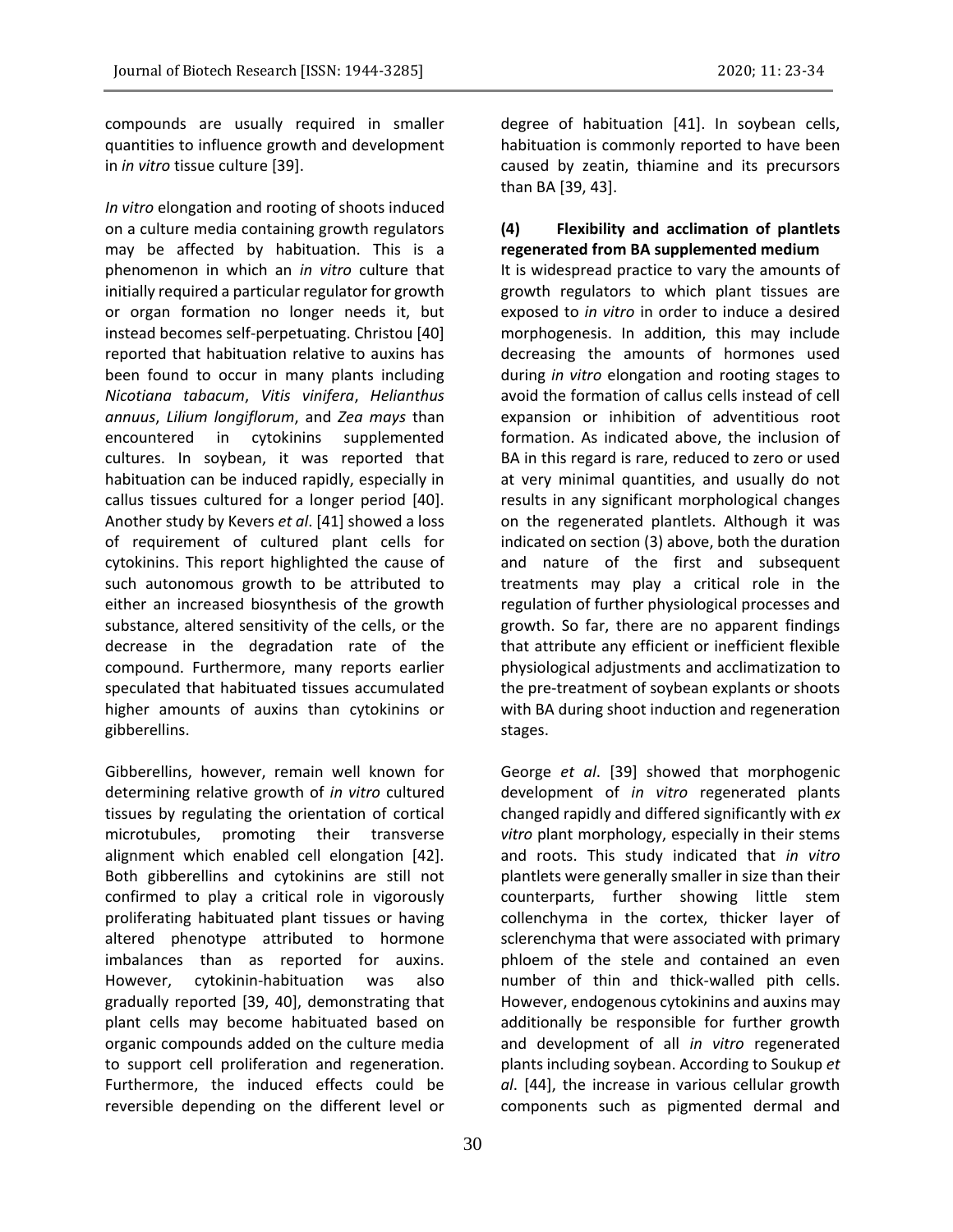cortical tissues, formation of numerous intercellular spaces, developed vascular system, enhanced photosynthetic rates, and even cell wall lignification occur in *in vitro* plants until they reached levels similar to plantlets grown in soil. Earlier report by Sprent [45] has indicated that BA may only has an effect by altering the distribution of nutrients required for shoot and root growths during acclimatization, which can cause branching if the amount is increased.

#### **Role of BA on** *in vitro* **genetic improvement of soybean**

Attempts to produce new breeding materials in soybean using a variety of plant tissue culturebased transformation protocols have been pursued. But soybean has constantly proved to be highly recalcitrant or resistant to genetic transformation. A high throughput transformation system of fertile transgenic regenerants that prove positive to selectable markers still relies on the chemical composition of the culture media used. An insufficiently optimized tissue culture media generates various challenges that include genotype-dependent protocols, formation of chimeras, low stable transgene expression, prolonged culture periods, and the unresponsiveness of explants due to bacterial overgrowth that kill proliferating tissues [10, 46, 47]. In addition to these factors, the low tissue plasticity and reduced totipotency caused by unsuitable culture conditions like the pH, light, and temperature also affect the responsiveness of cultures. However, *in vitro* cultures are still tested for soybean transformation using basal culture medium and PGRs despite the challenges mentioned above. Yan *et al*. [48], Olhoft *et al*. [49], Paz *et al*. [10], Meurer *et al*. [50], and Board and Kahlon [51] reported culture optimization in order to increase transformation efficiencies in soybean. Furthermore, BA and axillary meristematic cells found on the cotyledonary junctions are the two leading role players targeted for this purpose. The method of soybean transformation using cotyledonary explants in the presence of BA was first reported

31

by Hinchee *et al*. [52] and is now successfully used for the transformation of other legumes. This type of cytokinin has long been used to determine the type and extent of organogenesis in Agrobacterium-mediated genetic transformation of soybean through plant cell culture. This remains the case because the recovery of transgenic soybean plants using cotyledonary node explants was attained in the presence of BA [10, 49, 52]. These studies achieved an average of 6% of the recovered shoots that were transgenic on media also supplemented with L-cysteine, dithiothreitol, and acetosyringone to reduce genotype specificity and improved bacteriumexplant surface contact in most recalcitrant soybean cultivars.

### **Future prospects of BA in soybean tissue culture establishment**

The advancement of soybean plant cell culture, particularly as a prerequisite for genetic improvement, appears to be very gradual. The regeneration and transformation frequencies so far achieved in soybean are still at very low rates compared to some of its legume counterparts, and the recent improvement observed in corn, rice, and other cereal crops via plant tissue culture. There are clear indications that there is a need for improved and efficient tissue culture protocol for soybean regeneration. Such protocol could specifically cater for the needed improvement of transformation culture conditions to promote *in vitro* recovery of transgenic soybean plants. Paz *et al*. [10] intensively examined the conditions required for soybean plant tissue culture establishment. The report recommended a culture medium optimization and standardization through the use of plant hormones like BA and other organic additives. If all the regeneration problems already highlighted in this paper are not controlled, low transformation rates will persist. This in turn will severely limit the utilization of *in vitro* tissue culture protocols for crop growth and yield improvement against environmental stress,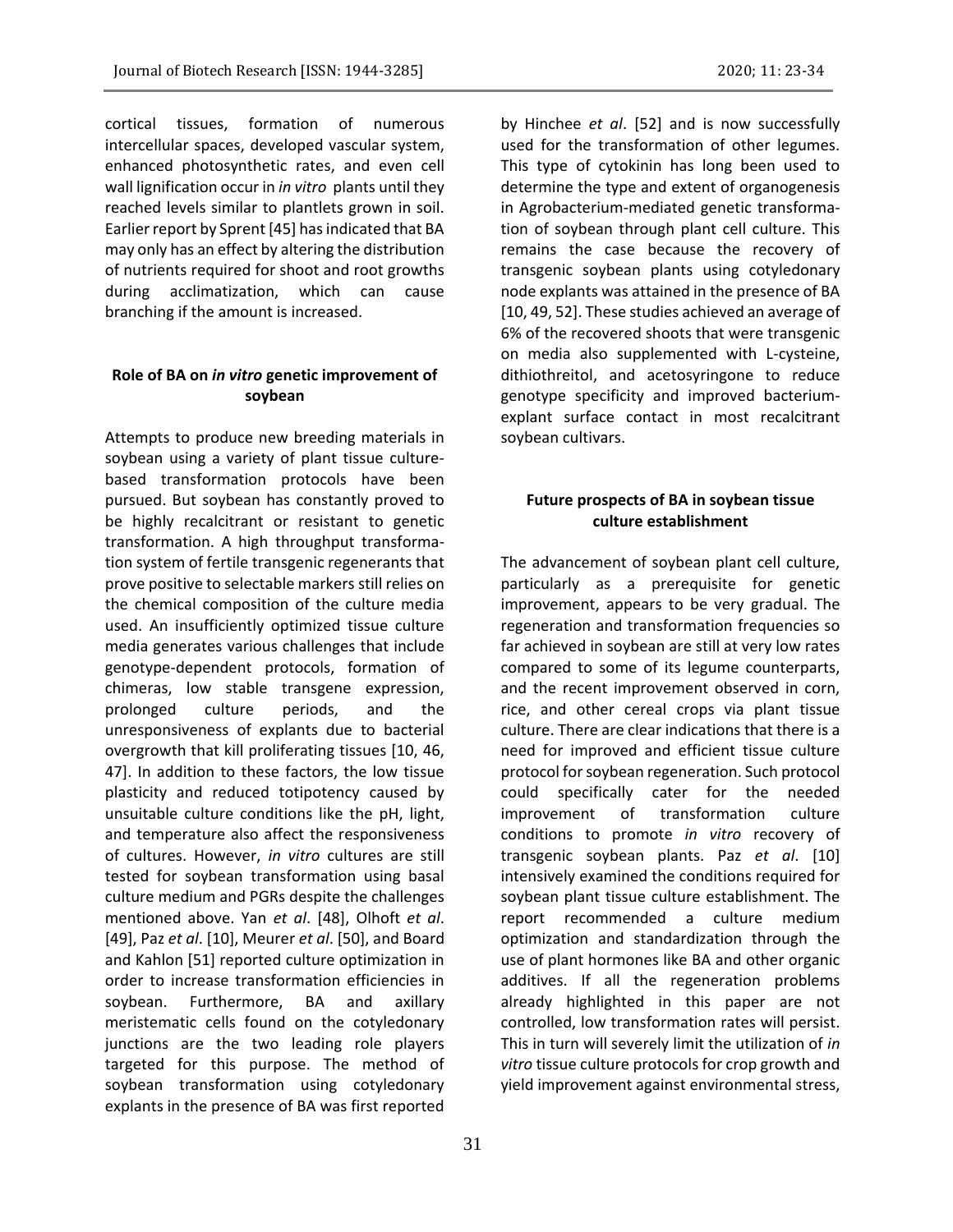and prohibit measure used to facilitate genetic studies.

Cytokinin hormones, such as BA, already play and continue to serve for a very critical role in the successful micropropagation of many crop, medicinal and ornamental plant species [39]. These observations warrant more advancements to make further expansions on the use of *in vitro* plant tissue culture on micropropagation of soybean and other species. This is particularly required to produce disease-free soybean plants, and to improve genetic improvement strategies for abiotic/biotic stress tolerance as discussed previously. So far, many reported studies widely use and involve the use of BA in combination with other hormones to enhance efficiency in culture responses across all genotypes using different explant types and culture media [1, 3, 4, 6-15]. Such studies should be further expanded to establish routine protocols that may integrate several propagation or breeding approaches that may include (a) *in vivo* applications, (b) hydroponic and aeroponic systems, and (c) foliar applications, which may all continue to explore the effects of BA on growth and reproductive responses under different conditions.

#### **Conclusions**

This review showed that BA can cause and intrinsically signal morphogenesis at varied degree from plant tissues cultured on media supplemented with this hormone at different concentrations. Such outcomes are also reliant on the high plasticity and totipotency of cells, while usually influenced the genotype, age of explants, and other culture conditions. Consequently, the factors discussed above should be carefully considered and also the excessive amounts of BA may lead to abnormal plant responses (particularly, during germination and seedling development), habituation, and other developmental aberrations fostered by prolonged exposure of plant materials to such *in vitro* conditions.

#### **Acknowledgments**

The Author would like to thank the Department of Research Administration of the University of Limpopo for sponsoring the article processing charge.

#### **References**

- 1. Kieber JJ, Schaller GC. 2014. Cytokinins. Amer Soc Plant Biol. e0168, 1‒35. Doi:10.1199/tab.0168
- 2. Li J, Li C, Smith SM. Hormone Metabolism and Signaling in Plants. In Hormone Metabolism and Signaling in Plants. 1st edition. Edited by Li J, Li C, Smith SM. Academic Press, London Wall, United Kingdom; 2017:1‒38. Doi:10.1016/8978-0-12- 811562-600001-3
- 3. Savelieva EM, Oslovsky VE, Karlov DS, Kurochkin NN, Getman IA, Lomin SN, Sidorov GV, Mikhailov SN, Osolodkin DI, Romanov GA. 2018. Cytokinin activity of N<sup>6</sup>-benzyladenine deravatives assayed by interaction with the receptors in planta, *in vitro* and in silico. Phytochem. 1‒35. Doi:10.1101/241281
- 4. Clapa D. 2013. An efficient *ex vitro* rooting and acclimatization method for horticultural plants using float hydroculture. Hort Sci. 48(9):1159‒1167. Doi:10.21273/HORTSCI.48.9.1159
- 5. Etiosa OR, Chika NB, Benedicta A. 2017. Mineral and proximate composition of soya bean. Asian J Phys Chem Sci. 4(3):1-7. Doi: 10.9734/AJOPACS/2017/38530
- 6. Mangena P, Mokwala PW, Nikolova RV. 2015. *In vitro* multiple shoot induction in soybean. Int J Agric Biol. 17:838-842. Doi: 17957/IJAB/14.0006
- 7. Begum N, Zenat EA, Sarkar MKJ, Roy CK, Munshi JL, Jahan MAA. 2019. *In vitro* micro propagation of soybean (*Glycine max*) BARI-5 variety. Open Microbiol J. 13:177-187. Doi: 10.2174/1874285801913010177
- 8. Murashige T, Skoog F. 1962. A revised medium for rapid growth and bio-assays with tobacco tissue culture. Physiol Plant. 15:473‒497. Doi:10.1111/j.1399-3054.1942.tb08052.x
- 9. Raza G, Singh MB, Bhalla PL. 2017. *In vitro* plant regeneration from commercial cultivars of soybean. Bio Med Res Int. 7379693:1‒9. Doi:10.1155/2017/7379693
- 10. Paz MM, Martinez JC, Kalvig AB, Fonger TM, Wang K. 2006. Improved cotyledonary node method using an alternative explant derived from mature seed for efficient Agrobacteriummediated soybean transformation. Plant Cell Rep. 25(3):206-213. Doi:10.1007/s00299-005-0048-7
- 11. Ma XH, Wu TL. 2008. Rapid and efficient regeneration in soybean [*Glycine max* (L.) Merrill] from whole cotyledonary node explants. Acta Physiol Plant. 30:209-216. Doi: 10.1007/s11738-007-0109-3
- 12. Phat P, Rehman SV, Jang HI, Ju HJ. 2015. Optimization of soybean (*Glycine max* L.) regeneration for Korean cultivars. Pak J Bot. 47(6):2379-2385.
- 13. Liu SY, Li GL, Qu J, Guan SY, Yao D, Wang PW, Liu SL, Jia Y, Guan PF, Wang LQ. 2016. Establishment of an embryonic tip regeneration system of soybean. Braz Arch Biol Technol. 59(e16160548):1‒6. Doi:10.1590/1678-4324-2016160548
- 14. Mangena P, Mokwala PW. 2019. The influence of seed viability on the germination and *in vitro* multiple shoot regeneration of soybean (*Glycine max* L.). Agric. 9(2):1-12. Doi: 10.3390/agriculture9020035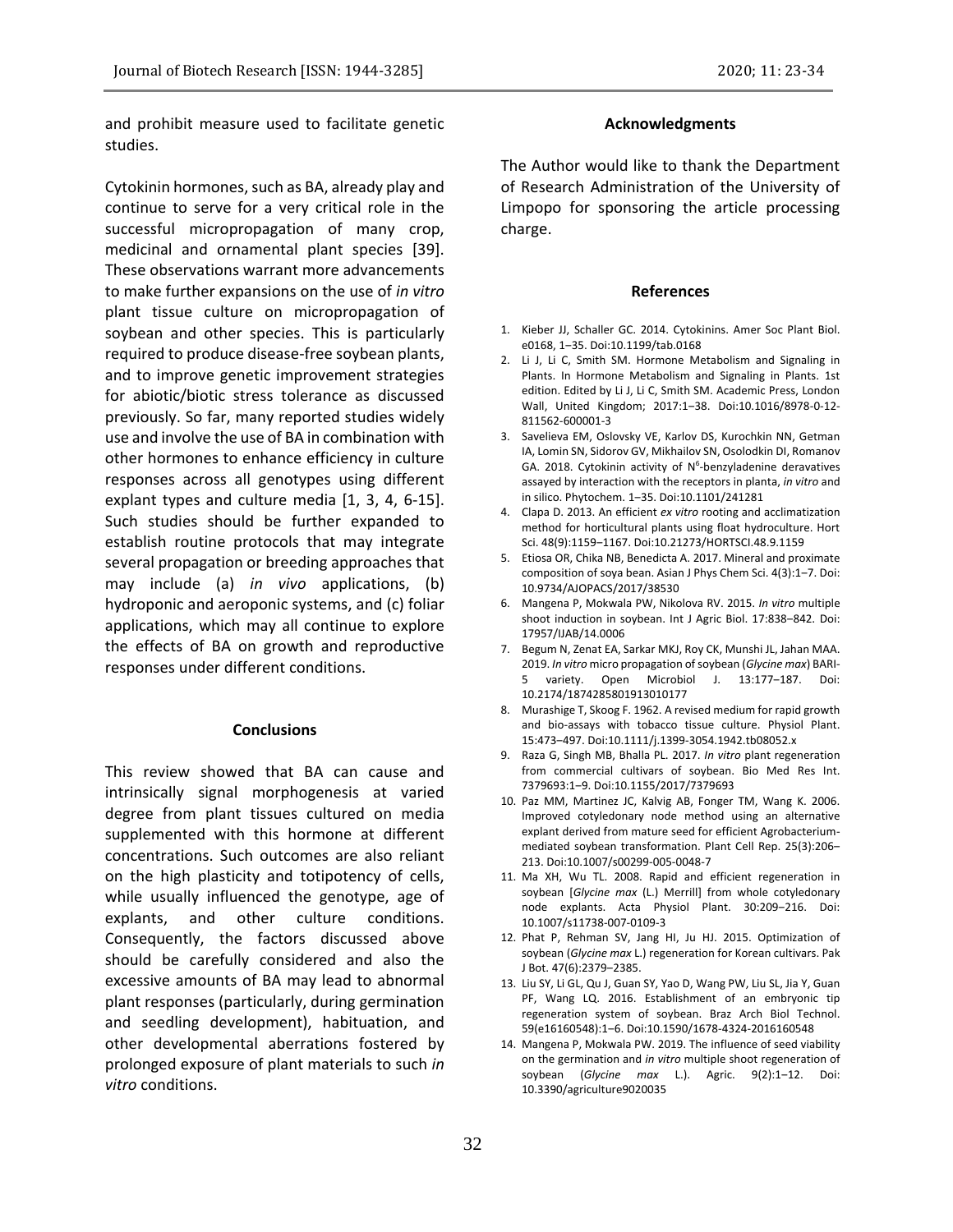- 15. Mok DWS, Mok CM. Cytokinins: Chemistry, Activity and Function. CRC Press. New York. United States; 2018:129-133.
- 16. Auer CA, Cohen JD. 1993. Identification of a benzyladenine disaccharide conjugate produced during shoot organogenesis in Petunia leaf explants. Plant Physiol. 102:541-545.
- 17. Pierik RL. *In Vitro* Culture of Higher Plants. Kluwer Academic Publishers. Dordrecht Netherlands; 1997:67-70.
- 18. Kaminek M, Brezinova A, Goudinova A, Motyka V, Vankova R, Zaaimalova E. 2000. Purine cytokinins: A proposal of abbreviation. Plant Growth Reg. 32:253-256. Doi: 10.1023/A:1010743522048.pdf
- 19. Svacinova J, Novak O, Plackova L, Lenobel R, Holik J, Straad M, Dolezal K. 2012. A new approach for cytokinin isolation from Arabidopsis tissues using miniaturized purification: Pepette tip solid-phase extraction. Plant Methods. 8(17):1-14. Doi: 10.1186/1746-4811-8-17
- 20. Sachs T, Thimann KV. 1967. The role of auxins and cytokinins in the release of lateral buds from apical dominance. Amer J Bot. 54:136‒144.
- 21. Black MK, Osborne DJ. 1965. Polarity of transport of benzyladenine, adenine and indole-3-acetic acid in petiole segments of Phaseolus vulgaris. Plant Physiol. 40:676-680.
- 22. Han JS, Oh DG, Mok IG, Park HG, Kim CK. 2004. Efficient plant regeneration from cotyledon explants of bottle gourd (*Lagenaria siceraria* Standl.). Plant Cell Rep. 23(5):291‒296. Doi: 10.1007/s00299-004-0846-3
- 23. Aygun A, Dumanoglu H. 2015. *In vitro* shoot proliferation and *in vitro* and *ex vitro* root formation of *Pyrus elaeagrifolia* Pallas. Front Plant Sci. 6(225):1‒8. Doi:10.3389/fpls.2015.00225
- 24. dos Santos KGB, Mariath JEA, Moco MCC, Bodanese-Zanettini MH. 2006. Somatic embryogenesis from immature cotyledons of soybean (*Glycine max* (L.) Merr.): Ontogeny of somatic embryos. Braz Arch Biol Technol. 49(1):49-55. Doi: 10.1590/S1516-89132006000100006
- 25. Cheng TY, Saka H, Dinh THV. 1980. Plant regeneration from cotyledonary node segments in culture. Plant Sci Lett. 19(2):91-99. Doi: 10.1016/0304-4211(80)90084-x
- 26. Barwale UB, Kerns HR, Widholm JM. 1986. Plant regeneration from callus cultures of several soybean genotypes via embryogenesis and organogenesis. Planta. 167:473-481.
- 27. Wright MS, Ward DV, Hinchee MA, Carnes MG, Kaufman RJ. 1987. Regeneration of soybean (*Glycine max* L. Merr) from cultured primary leaf tissues. Plant Cell Rep. 6(2):83-89. Doi: 10.1007/BF00276659
- 28. Wright MS, Williams MH, Pierson PE, Carnes MG. 1987. Initiation and propagation of *Glycine max* (L.) Merr.: Plants from tissue-cultured epicotyls. Plant Cell Tiss Organ Cult. 8(1):83-90. Doi:10.1007/BF00040735
- 29. Mante S, Scorza R, Cordts J. 1989. A simple, rapid protocol for adventitious shoot development from mature cotyledons of *Glycine max* cv bragg. *In Vitro* Cell Dev Biol. 25(4):385-388. Doi: 10.1007/BF02624603
- 30. Islam N, Islam T, Hossain MM, Bhattacharjee B, Islam SMS. 2017. Embryogenic callus induction and efficient plant regeneration in three varieties of soybean (*Glycine max*). Plant Tiss Cult & Biotech. 27(1):41-40.
- 31. Shan Z, Raemakers K, Tzitzikas NZ, Ma Z, Visser RGF. 2005. Development of a highly efficient, repetitive system of organogenesis in soybean (*Glycine max* (L.) Merr.). Plant Cell Rep. 24(9):507‒512. Doi:10.1007/s00299-005
- 32. Kimball SL, Bingham ET. 1973. Adventitious bud development of soybean hypocotyl sections in culture. Crop Sci. 13(6):758-760. Doi:10.2135/cropsci1973.0011183x001300060053x
- 33. Yoshida T. 2002. Adventitious shoot formation from hypocotyl sections of mature soybean seeds. Breed Sci. 52(1):1-8. Doi: 10.1270/jsbbs.52.1
- 34. Distabanjong K, Geneve RL. 1997. Multiple shoot formation from cotyledonary node segments of Eastern redbud. Plant Cell Tiss Org Cult. 47:247‒254. Doi:10.1007/BF02318979
- 35. Kim JH, La-Motte CE, Hack E. 1990. Plant regeneration *in vitro* from primary leaf nodes of soybean (*Glycine max*) seedlings. J Plant Physiol. 136(6):664-669. Doi:10.1016/S0176-1617(11)813441-6
- 36. Kim MS, Schumann CM, Klopfenstein NB. 1997. Effects of Thidiazuron and benzyladenine on axillary shoot proliferation of three green ash (*Fraxinus pennsylvanica* Marsh) clones. Plant Cell Tiss Org Cult. 48(1):45‒52. Doi:10.1023/A:100585672
- 37. Polisetty R, Paul V, Deveshwar JJ, Khetarpal S, Suresh R, Chandra R. 1997. Multiple shoot induction by benzyladenine and complete plant regeneration from seed explants of chickpea (*Cicer arietinum* L.). Plant Cell Rep. 16:565‒571. Doi: 10.1007%2FBF01142325.pdf
- 38. Malik KA, Saxena PK. 1992. Somatic embryogenesis and shoot regeneration from intact seedlings of *Phaseolus acutifolius* A., *P. aureus*(L.) Wilczek, *P. coccineus* L., and *P. wrightii* L. Plant Cell Rep. 11:163-168. Doi:10.1007/BF00232172
- 39. George EF, Hall MA, De Klerk GJ. Plant Propagation by Tissue Culture, 3rd ed.; Springer: Dordrecht, Netherlands; 2008:261- 262.
- 40. Christou P. 1988. Habituation in in vitro soybean cultures. Plant Physiol. 88:809‒812.
- 41. Kevers C, Filali M, Petit-Paly G, Hagege D, Ridean M, Gaspar TH. 1996. Habituation of plant cells does not mean insensitivity to plant growth regulators. *In Vitro* Cell Dev Biol-Plant. 32:204-209.
- 42. Kalev N, Aloni R. 1998. Role of auxin and gibberellin in regenerative differentiation of tracheids in *Pinus pinea* seedlings. New Phytol. 138:461-468. Doi:10.1046/j1469-8137.1998.00119.x
- 43. Du Plessis S, Stirk WA, Cress, WA, van Staden J. 1996. Biochemical comparison of habituated and non-habituated callus lines of *Glycine max* (L.) cv. Acme Plant Growth Reg. 18:223-231.
- 44. Soukup A, Mala J, Hrubcova M, Kalal J, Votrubova O, Cvikrova M. 2004. Differences in anatomical structure and lignin content of roots of pedunculate oak and wild cherry-tree during acclimation. Biol Plant. 48:481-489.
- 45. Sprent JI. 1968. The effect of benzyladenine on the growth and development of peas. Planta. 78:17-24. Available at https://www.jstor.org/stable/23366888
- 46. Bett B, Gollasch S, Moore A, Harding R, Higgins TJV. 2019. An improved transformation system for cowpea (*Vigna unguiculata* L. Walp) via sonication and a kanamycin-geneticin selection regime. Front Plant Sci. 10:1-10. Doi: 10.2289/fpls.2019.00219
- 47. Hardwood WA. 2011. Advances and remaining challenges in the transformation of barley and wheat. J Exp Bot. 63(5):1791-1798. Doi: 10.1093/jxb/err380
- 48. Yan B, Reddy MSS, Collins GB, Dinkins RD. 2000. Agrobacterium tumefaciens-mediated transformation of soybean [*Glycine max* (L.) Merrill] using immature zygotic cotyledonary explants. Plant Cell Rep. 19:1090-1097. Doi:10.1007/s002990000236
- 49. Olhoft PM, Flagel LE, Somers DA. 2004. T-DNA locus structure in a large population of soybean plants transformed using Agrobacterium-mediated cotyledonary-node method. Plant Biotechnol J. 2(4):289‒300. Doi:10.1111/j.1467-7652.2004. 00070x